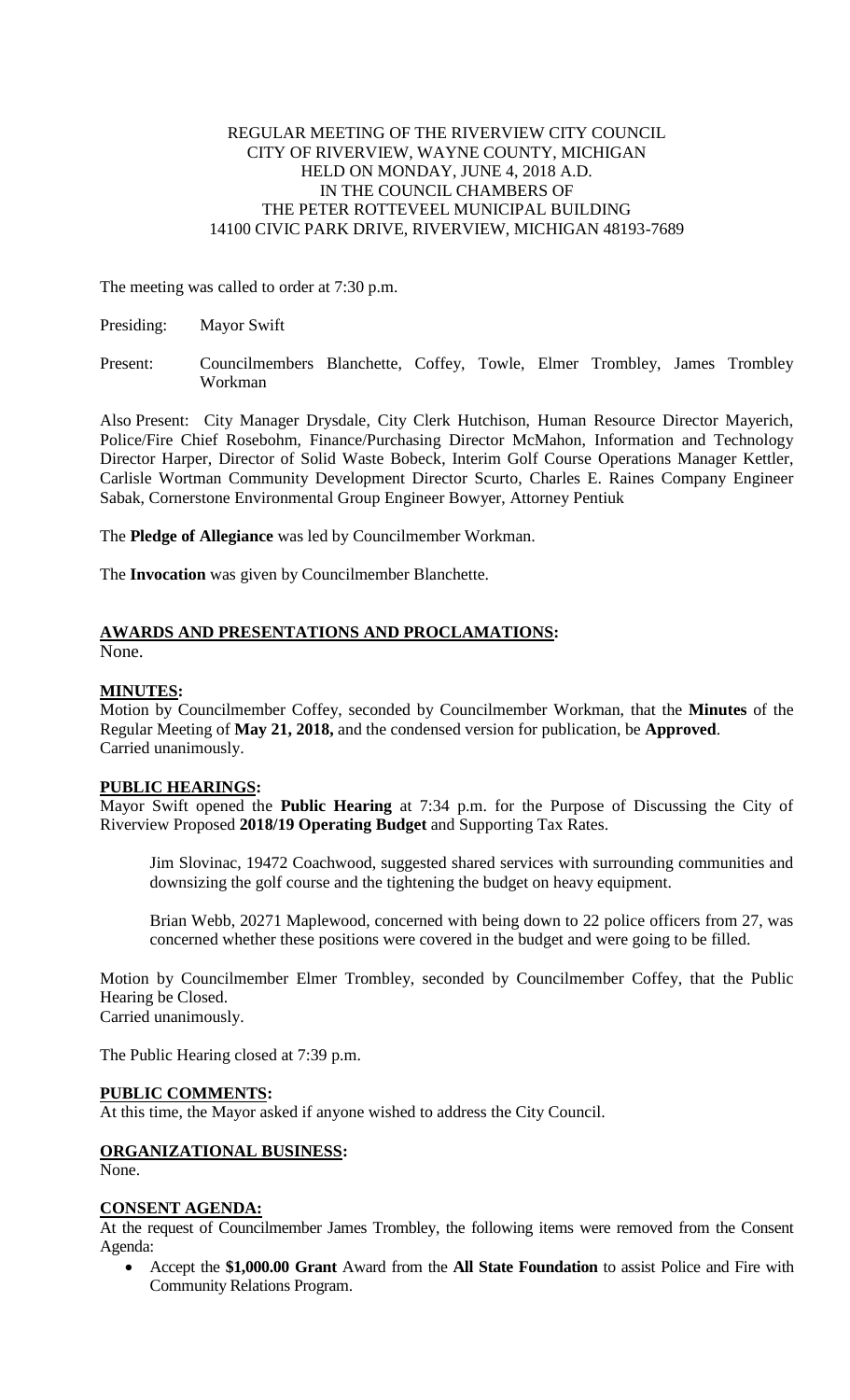- Accept the **\$30,000.00 Grant** Award from the State of Michigan Department of Natural Resources (**SOM DNR**), with the City's fifty percent **(50%) match** from unexpended funds from the Community Development 2017/18 budget, for the **Iron Belle Trail Project**; and Authorize Execution of Memorandum of Understanding, pending legal review and approval.
- Accept the **\$500.00 Grant** Award from the Professional Golf Association **(PGA) Junior Golf Development Program.**

Motion by Councilmember Coffey, seconded by Councilmember Blanchette, that the **Consent Agenda** be Approved as follows:

• Approve Budget Amendments as follows:

|                                           |                       |    | Current       |      | Amended       |    | Amendment or |
|-------------------------------------------|-----------------------|----|---------------|------|---------------|----|--------------|
| Description                               | <b>Account Number</b> |    | Appropriation |      | Appropriation |    | Change       |
| 2017/18 Community Development             |                       |    |               |      |               |    |              |
| State Grant - Mich DNR                    | 101-000-539.040       | \$ | 0.00          | -\$  | 30,000.00     | \$ | 30,000.00    |
| Bike Path - Iron Belle Trail              | 101-447-985.070       | \$ | 0.00          | - \$ | 60,000.00     | S  | 60,000.00    |
| Part-Time Salaries                        | 101-447-725.100       | \$ | 65,210.00     | - \$ | 55,210.00     | \$ | (10,000.00)  |
| Economic Development Corporation          | 101-447-818.007       | \$ | 5,000.00      | - \$ | 500.00        | \$ | (4,500.00)   |
| <b>Brownfield Redevelopment Authority</b> | 101-447-818.008       | \$ | 5,000.00      | - \$ | 500.00        | \$ | (4,500.00)   |
| Travel, Ed, and Training                  | 101-447-862.000       | \$ | 500.00        | - \$ | 0.00          | S  | (500.00)     |
| <b>Consulting Engineer</b>                | 101-448-815.000       | \$ | 40,000.00     | - \$ | 34,000.00     | \$ | (6,000.00)   |
| FEMA Floodplain                           | 101-448-815.010       | S  | 1,500.00      | \$   | 0.00          | Ŝ. | (1,500.00)   |
| NPDES Stormwater Compliance               | 101-448-815.020       | \$ | 3,000.00      | l \$ | $0.00$   \$   |    | (3,000.00)   |

JUSTIFICATION: To establish revenue and expenditure accounts for the State of Michigan DNR Iron Belle Trail Grant as well as moving unspent funds from other community development line items for the necessary grant match.

| ×       |  |
|---------|--|
| v.      |  |
| I<br>۰. |  |

|                                     |                 | Current       | Amended          | Amendment or |
|-------------------------------------|-----------------|---------------|------------------|--------------|
| Description                         | Account Number  | Appropriation | Appropriation    | Change       |
| 2017/18 Police and Fire Departments |                 |               |                  |              |
| Donated Capital                     | 101-000-697.500 | 33,576.00     | $34,576.00$   \$ | 1,000.00     |
| <b>Public Relations - Police</b>    | 101-301-854.000 | 1,300.00      | $1,800.00$   \$  | 500.00       |
| Fire Prevention Public Relations    | 101-336-780.500 | 1,000.00      | $1,500.00$   \$  | 500.00       |

JUSTIFICATION: To increase the public relations line items of both the police and fire departments by the donated capital from the All State Foundation.

| ۰.                  |              |        |
|---------------------|--------------|--------|
| ć,<br>ı<br>٠<br>. . | v<br>۰.<br>٠ | $\sim$ |

| Description               | Account Number  |   | Current<br>Appropriation | Amended<br>Appropriation |   | Amendment or<br>Change |
|---------------------------|-----------------|---|--------------------------|--------------------------|---|------------------------|
| 2017/18 Golf Course       |                 |   |                          |                          |   |                        |
| Junior Golf Donations     | 584-000-675.036 |   | $0.00\,$                 | 500.00                   |   | 500.00                 |
| <b>Operating Supplies</b> | 584-542-740.100 | œ | 11,000.00                | \$<br>11,500.00          | S | 500.00                 |

JUSTIFICATION: To increase the golf course operating supplies line item by the Junior Golf donation from the PGA. The funds will be used to support the Riverview Highlands Junior Golf Program. Carried unanimously.

## **RESOLUTIONS:**

Motion by Councilmember James Trombley, seconded by Councilmember Coffey, that Council Policy No. 1(A)(8) be **Waived** and that Resolution No. 18-09, the Proposed City of **Riverview 2018/19 Annual Operating Budget** , be Adopted.

# RESOLUTION NO. 18-09 RESOLUTION ADOPTING THE CITY OF RIVERVIEW BUDGET APPROPRIATIONS JULY 1, 2018 – JUNE 30, 2019

WHEREAS, the expenditures for the fiscal year commencing July 1, 2018 and ending June 30, 2019, are hereby appropriated on a departmental and activity total basis as follows: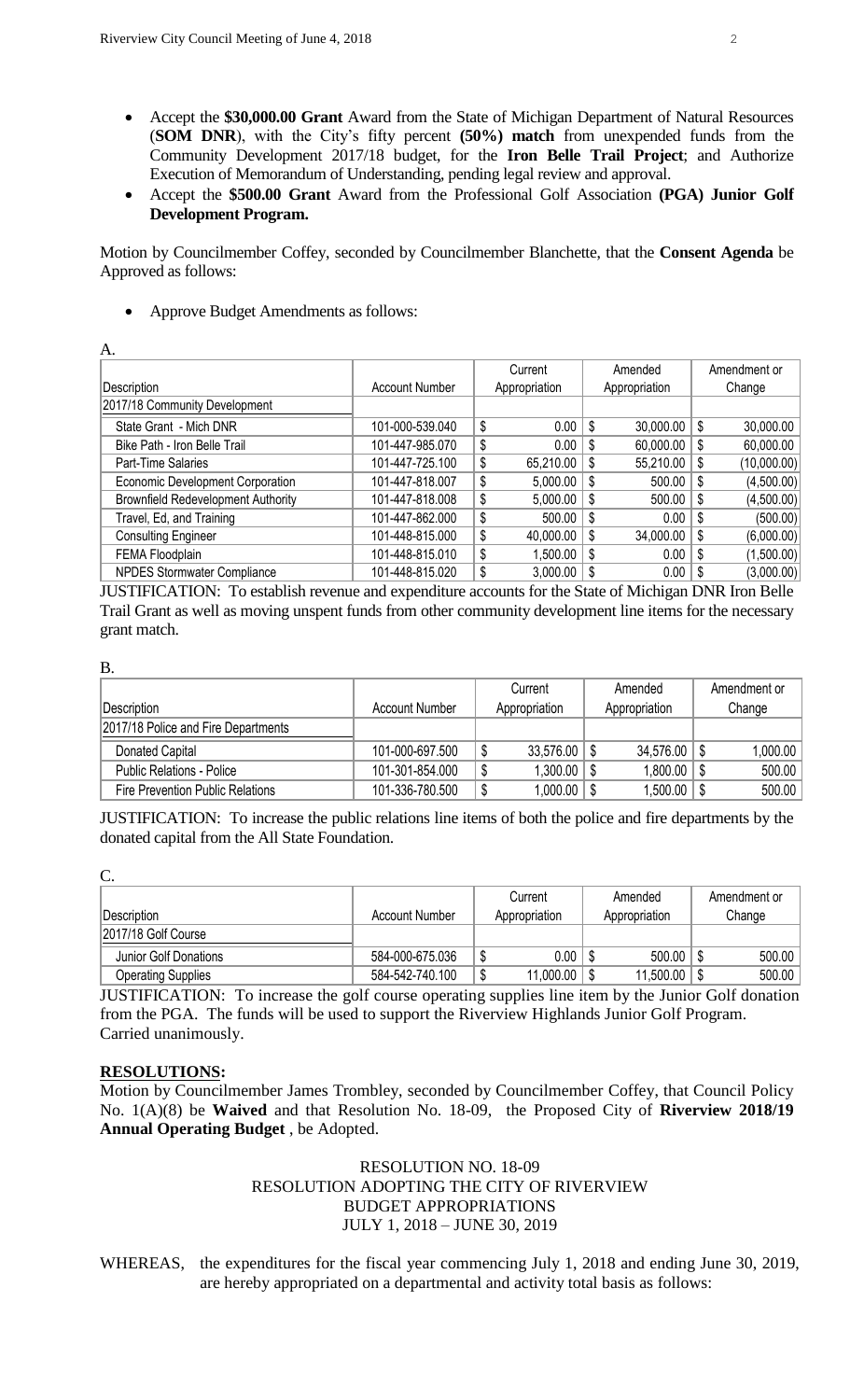| <b>General Fund:</b>              |                  |
|-----------------------------------|------------------|
| City Council                      | \$<br>80,331     |
| City Manager                      | 363,744          |
| Purchasing / Assessing            | 312,197          |
| <b>City Attorney</b>              | 373,750          |
| City Clerk                        | 274,849          |
| Finance / Treasury                | 443,328          |
| Human Resources                   | 166,470          |
| Police                            | 4,509,906        |
| Fire                              | 1,496,610        |
| Public Works                      | 1,075,509        |
| <b>Building Maintenance</b>       | 327,587          |
| <b>Motor Vehicles</b>             | 192,275          |
| Parks Maintenance                 | 104,147          |
| Community Development             | 230,410          |
| <b>Building &amp; Engineering</b> | 237,096          |
| Recreation                        | 644,573          |
| Management Information Systems    | 159,478          |
| <b>Employee Benefits</b>          | 51,765           |
| <b>Insurance</b>                  | 99,160           |
| <b>Operating Transfers Out</b>    | 85,000           |
| <b>Total Expenditures</b>         | \$<br>11,228,185 |

WHEREAS, the revenues for the 2018/19 fiscal year are estimated as follows:

| <b>General Fund:</b>         |                 |
|------------------------------|-----------------|
| <b>Property Taxes</b>        | \$<br>4,820,317 |
| Interest & Investment Income | (14,600)        |
| Transfers (In)               | 2,650,000       |
| Licenses & Permits           | 296,200         |
| <b>Federal Sources</b>       |                 |
| State Sources                | 1,400,346       |
| Fine & Forfeitures           | 103,400         |
| <b>Charges for Services</b>  | 765,500         |
| Charges to Other Funds       | 986,420         |
| Other Revenue                | 45,123          |
| Recreation                   | 177,100         |
| <b>Total Revenues</b>        | 11,229,806      |

WHEREAS, the City Council hereby approves budgets for the period of July 1, 2018 through June 30, 2019, for the following funds in the amounts set forth below:

| Major Streets Fund        | \$<br>665,974 |
|---------------------------|---------------|
| Local Streets Fund        | 1,026,706     |
| Garbage & Rubbish Fund    | 356,881       |
| Cable & Telecomm Fund     | 390,920       |
| Drug Law Enforcement Fund | 126.250       |
| Library Fund              | 361,872       |
| Comm Dev Block Grant Fund | 89,400        |
| Street & Water Main Bonds | 865,250       |
| Cap Imprvmt/Equipmt Fund  | 1,167,894     |
| Golf Combined             | 1,629,818     |
| Water & Sewer Fund        | 5.287.270     |
| Land Preserve Fund        | 32,867,228    |
| Self-Insurance Fund       | 380,533       |
| Retiree Insurance Fund    | 1,537,631     |

WHEREAS, the City Tax Rates were also set on June 4, 2018, for the 2018/19 fiscal year after the required notices were filed and public hearing held. The Tax Rates were calculated in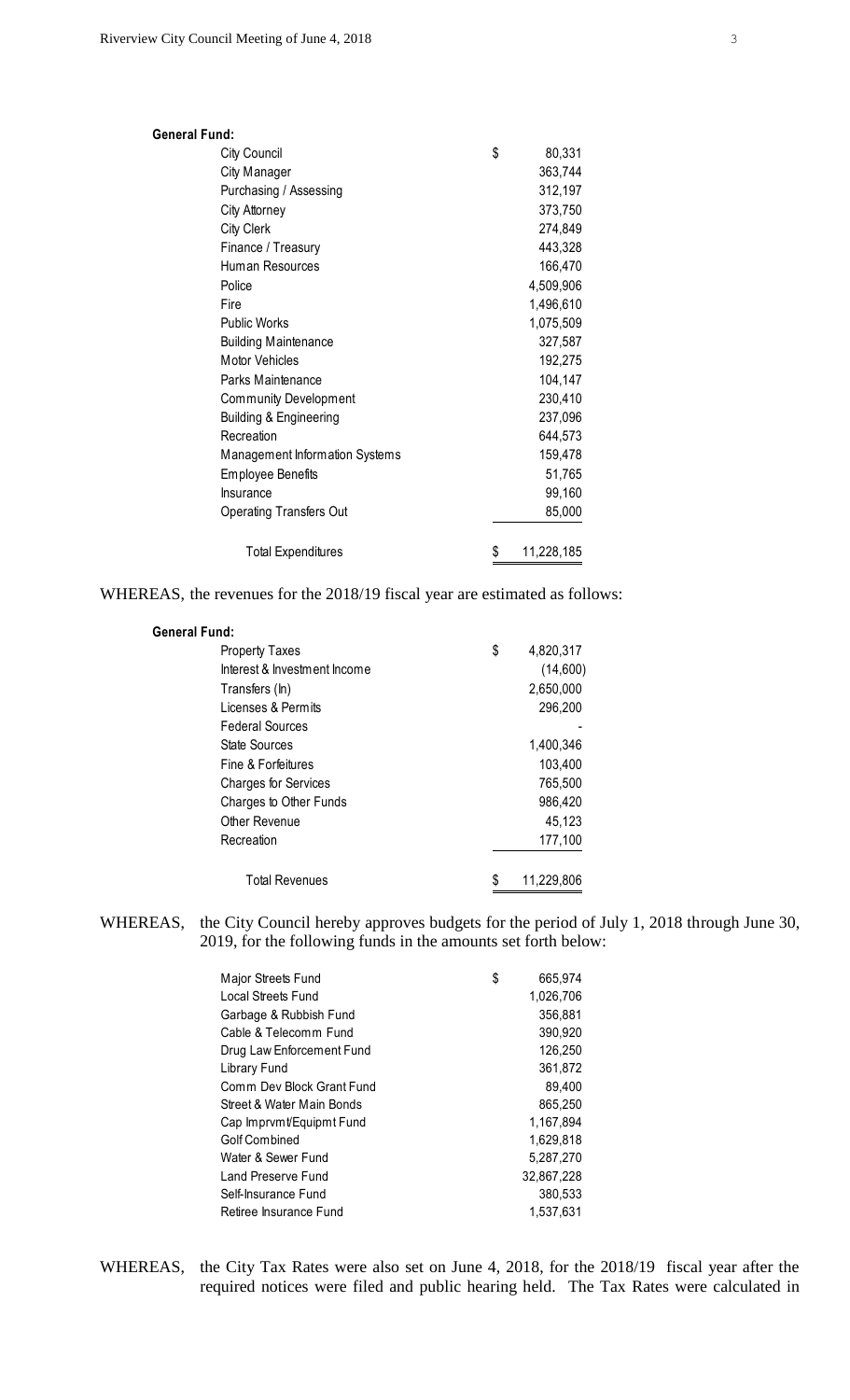accordance with Michigan Compiled Law Section 211.34 E and 211.34 D. The City Tax Rates calculated are the minimum required to defray the operating expenses for the fiscal year July 1, 2018, through June 30, 2019.

The approved tax rates are as follows:

|    | <b>Operating Millage</b>           | Rate per thousand taxable value |
|----|------------------------------------|---------------------------------|
|    | <b>City Operating</b>              | \$14.71/thousand taxable value  |
| 2. | <b>Refuse Collection</b>           | 0.00/thousand taxable value     |
|    | 3. Library Operation               | 0.80/thousand taxable value     |
|    | 4. Local Road Repair               | 0.75/thousand taxable value     |
| 5. | <b>Regional Sewer Debt</b>         | 1.47/thousand taxable value     |
| 6. | Road Bond (Voter Approved)         | 2.75/thousand taxable value     |
|    | Total City Tax Rate - July 1, 2018 | \$20.48/thousand taxable value  |
|    |                                    |                                 |

NOW, THEREFORE, BE IT RESOLVED that the City Council hereby approves the City Budget containing the appropriations and levy of taxes for the period of July 1, 2018 through June 30, 2019 and all sums be paid into the several funds to which they belong.

AYES: Mayor Swift, Councilmembers Blanchette, Coffey, Towle, Elmer Trombley, James Trombley, Workman

NAYS: None.

EXCUSED: None.

ADOPTED this 4th day of June, 2018.

This resolution shall take effect on July 1, 2018.

ATTEST:

### Andrew M. Swift, Mayor

\_\_\_\_\_\_\_\_\_\_\_\_\_\_\_\_\_\_\_\_\_\_\_\_\_\_\_\_\_\_\_\_\_\_\_\_\_\_\_

\_\_\_\_\_\_\_\_\_\_\_\_\_\_\_\_\_\_\_\_\_\_\_\_\_\_\_\_\_\_\_\_\_\_\_\_\_\_\_

I, Cynthia M. Hutchison, duly authorized City Clerk of the City of Riverview, do hereby certify the attached Resolution, Adopting the Budget Appropriations for July 1, 2018 – June 30, 2019, is a true copy of a resolution adopted by the Riverview City Council at their regular meeting of June 4, 2018.

 $(S E A L)$ 

## Cynthia M. Hutchison, City Clerk

Motion by Councilmember Coffey, seconded by Councilmember Blanchette, that Council Policy No. 1(1)(8) be Waived and that Resolution No. **18-10,** Resolution Approving the **2018/19 City of Riverview Operating Millage Rates**, be Adopted.

# RESOLUTION NO. 18-10 RESOLUTION APPROVING THE 2018/19 CITY OF RIVERVIEW OPERATING MILLAGE RATES FOR OPERATION, DEBT, LOCAL ROADS AND LIBRARY SERVICES.

WHEREAS, the City Council of the City of Riverview has been advised by the City Assessor that the State taxable valuation for the 2018 tax year of taxable value property located within the City of Riverview is \$306,974,496, as compared to \$300,099,473 taxable value for the 2017 tax year including net 2017 additions;

NOW, THEREFORE, BE IT RESOLVED that the City tax rate for the fiscal year 2018/19 for the City of Riverview shall be set at:

- \$14.71 operating;
- \$ 0.00 refuse collection and disposal;
- \$ 0.80 for Library service;
- \$ 0.75 for Local Road Repair;
- \$ 1.47 for Regional Sewer Debt Obligations; and
- \$ 2.75 for Voter Approved Water Main and Road Construction Bonds
- \$20.48 for a combined July 1, 2018 tax rate of taxable value per thousand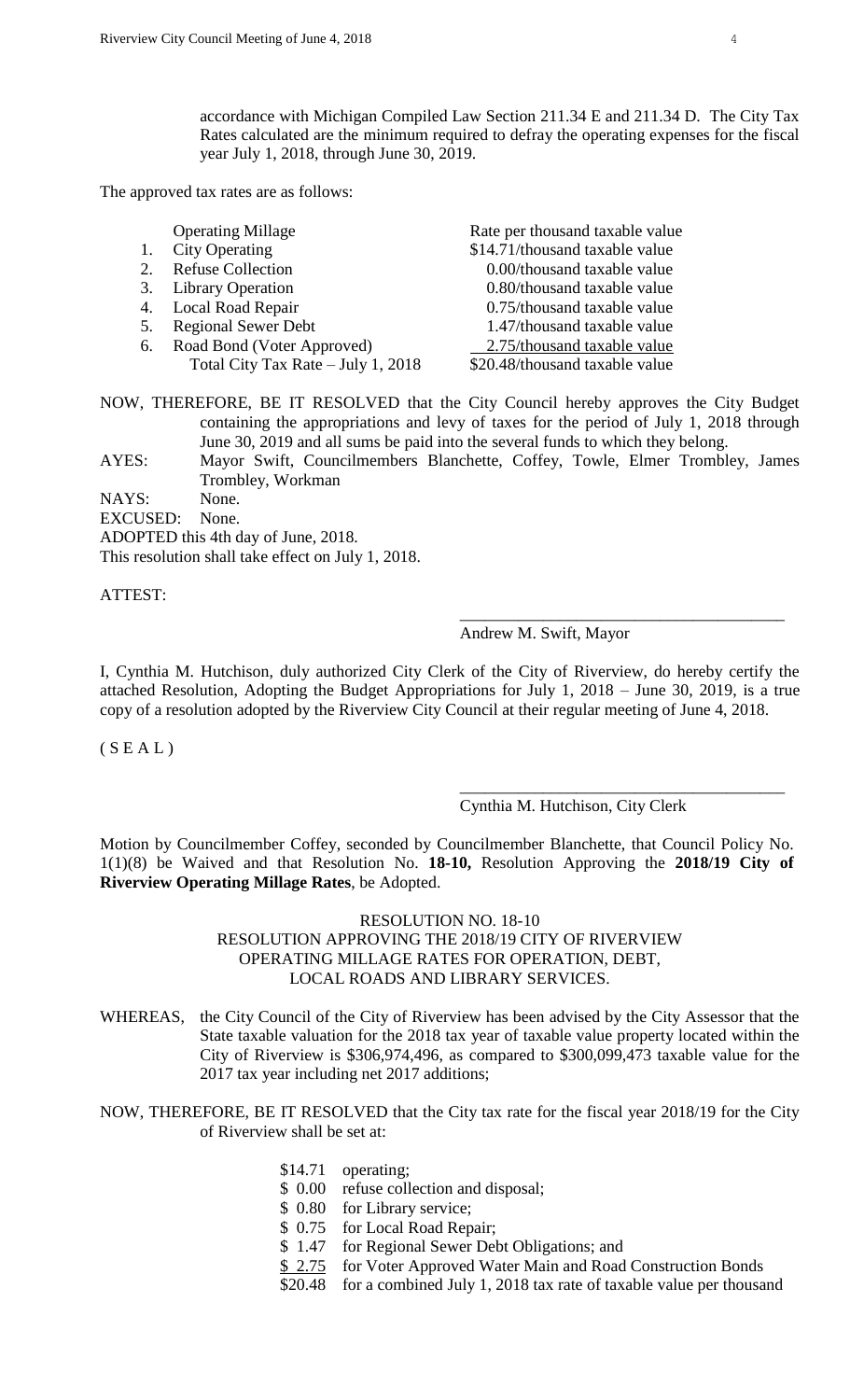AYES: Mayor Swift, Councilmembers Blanchette, Coffey, Towle, Elmer Trombley, James Trombley, Workman NAYS: None. EXCUSED: None. ADOPTED this 4th day of June, 2018. This resolution shall take effect on July 1, 2018. ATTEST:

Andrew M. Swift, Mayor

\_\_\_\_\_\_\_\_\_\_\_\_\_\_\_\_\_\_\_\_\_\_\_\_\_\_\_\_\_\_\_\_\_

I, Cynthia M. Hutchison, duly authorized City Clerk of the City of Riverview, do hereby certify the attached Resolution, Adopting the 2018/19 Operating Millage Rates for Operation, Debt, Local Roads and Library Services, is a true copy of a resolution adopted by the Riverview City Council at their regular meeting of June 4, 2018.

 $(S E A L)$ 

Cynthia M. Hutchison, City Clerk

\_\_\_\_\_\_\_\_\_\_\_\_\_\_\_\_\_\_\_\_\_\_\_\_\_\_\_\_\_\_\_\_

Motion by Councilmember Elmer Trombley, seconded by Councilmember Coffey, that Resolution No. **18-11,** Approving the **2018/2023** City of Riverview **Capital Improvements Plan**, be Adopted.

> RESOLUTION NO. 18-11 RESOLUTION APPROVING THE CITY OF RIVERVIEW 5-YEAR CAPITAL IMPROVEMENT PLAN JULY 1, 2018 – JUNE 30, 2023

- WHEREAS, the 2018-23 Capital Improvements Plan was presented by the City Manager to the City Council on April 16, 2017 as part of the annual budget presentation;
- WHEREAS, the City Planning Commission on May 03, 2018, recommended the approval of the 2018- 23 Capital Improvements Plan; and
- WHEREAS, Public Act 285 of 1931, as amended, allows for the adoption of the Capital Improvements Plan by a majority vote of the City Council. The differences between the version approved by the City Planning Commission are reconciled by five affirmative votes of the City Council at the time of adoption, or by five affirmative votes being cast by the City Council at the time when financial commitment to the projects are made.
- NOW, THEREFORE, BE IT RESOLVED by the City Council of the City of Riverview, Michigan that the 5-Year Capital Improvements Plan for the period of July 1, 2018 through June 30, 2023, as presented, is hereby approved.
- AYES: Mayor Swift, Councilmembers Blanchette, Coffey, Towle, Elmer Trombley, James Trombley, Workman

NAYS: None.

EXCUSED: None.

ADOPTED this 4th day of June, 2018.

This resolution shall take effect on July 1, 2018.

ATTEST:

Andrew M. Swift, Mayor

\_\_\_\_\_\_\_\_\_\_\_\_\_\_\_\_\_\_\_\_\_\_\_\_\_\_\_\_\_\_\_\_\_\_\_\_\_

\_\_\_\_\_\_\_\_\_\_\_\_\_\_\_\_\_\_\_\_\_\_\_\_\_\_\_\_\_\_\_\_\_\_\_\_\_

I, Cynthia M. Hutchison, duly authorized City Clerk of the City of Riverview, do hereby certify the attached Resolution, Approving the 2018-2023 5-Year Capital Improvement Plan, is a true copy of a resolution adopted by the Riverview City Council at their regular meeting of June 4, 2018.

 $(S E A L)$